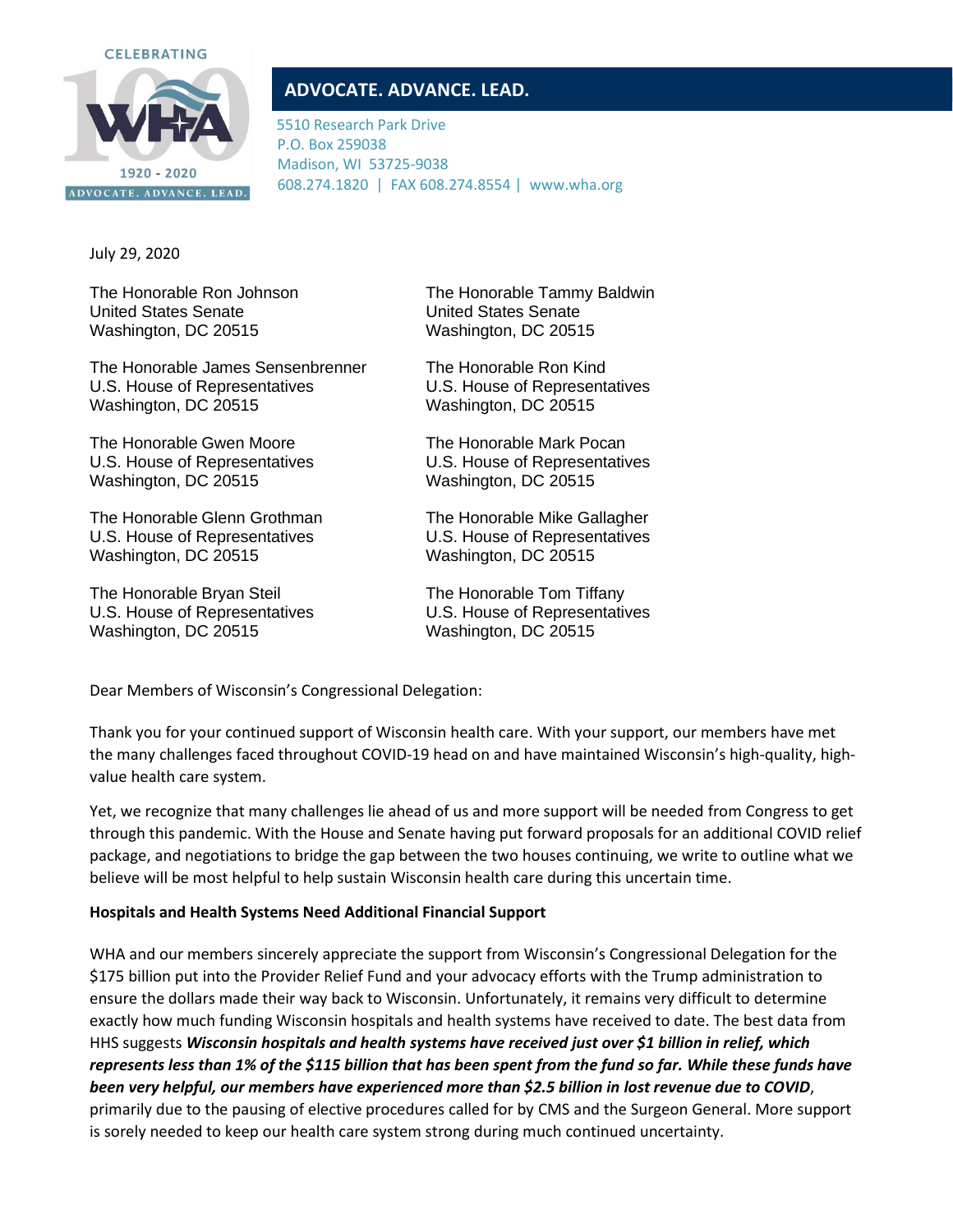As the House and Senate negotiate aid to hospitals, we suggest more consideration be given to hospitals that have fallen through the cracks and have not received any special distributions. While the general distribution and rural distributions were very helpful to a large number of Wisconsin hospitals, subsequent distributions such as hotspot funding and safety-net funding have only benefited a small number of our hospitals. It is important to note that all hospitals have faced higher costs and lower revenues as a result of COVID. *Congress should appropriate an additional \$100 billion in Provider Relief funds with particular consideration given to those hospitals that have been largely missed by the federal relief disbursed thus far.*

## **Increase the Federal Matching Medicaid Rate - FMAP**

As you may remember, the Wisconsin Congressional Delegation was instrumental in fixing language from the Families First Coronavirus Act to ensure that Wisconsin was able to receive enhanced federal matching dollars for its Medicaid program during this public health emergency. We are extremely grateful for this assistance, as Medicaid caseloads have increased by more than 90,000 members already, and the state projects that number to grow to more than 230,000 by this time next year. Quite simply, our state budget would be facing a massive shortfall without this funding, which could translate into significant Medicaid or other budget cuts.

WHA supports an additional FMAP boost to ensure states like Wisconsin have the resources they need to keep Medicaid fully funded during a time where the health care system is needed more than ever. Wisconsin hospitals and health systems will face a significant decrease in reimbursement as more people switch from commercial insurance to Medicaid, which pays only about 67% of the cost to provide it services in Wisconsin. The prospect of further provider cuts from the state as it deals with budgetary pressures would create significant stresses on the health care system.

#### **Make COVID Telehealth Extensions Permanent**

As we mentioned in our June 25<sup>th</sup> letter to the delegation, Wisconsin health care providers and patients have benefitted greatly from the expanded Medicare telehealth services made available during COVID. Put simply, patients will not want to go back in time to the days when telehealth wasn't an option for many of the services they have the convenience of receiving via telehealth today. Our letter laid out a number of important extensions for Congress to consider even after special extensions related to COVID expire, including: waiving expanded site and geographic extensions, continuing to allow the expanded suite of services and eligible practitioners, continuing to allow telehealth via Rural Health Clinics and Federally Qualified Health Centers, maintaining audio only options, and removing special restrictions on telehealth.

*WHA strongly supports including the Protecting Access to Post-COVID-19 Telehealth Act of 2020 in the upcoming COVID package.* This legislation has been introduced by a bipartisan group of lawmakers and contains many of the aforementioned provisions to allow Medicare patients to maintain access to telehealth.

## **Meet the COVID Challenges of Behavioral Health Care**

One of the themes we keep hearing from our members is the added anxiety and stress from COVID that has led to an increase in behavioral health patients seeking care. This underscores another benefit making telehealth extensions permanent, as there are many positive stories of how the telehealth expansion has increased access to behavioral health care. Unfortunately, government underfunding of behavioral health services have made it extremely difficult to sustain or grow these services commensurate to the demand. Congress should recognize the linkage between these issues and include necessary funding.

One important area WHA has sought funding for is critical access hospitals with distinct-part inpatient psychiatric units. Because these units are separate from the main hospital they are not funded at the same rate and can be a huge financial strain on the overall hospital despite the great service they are to the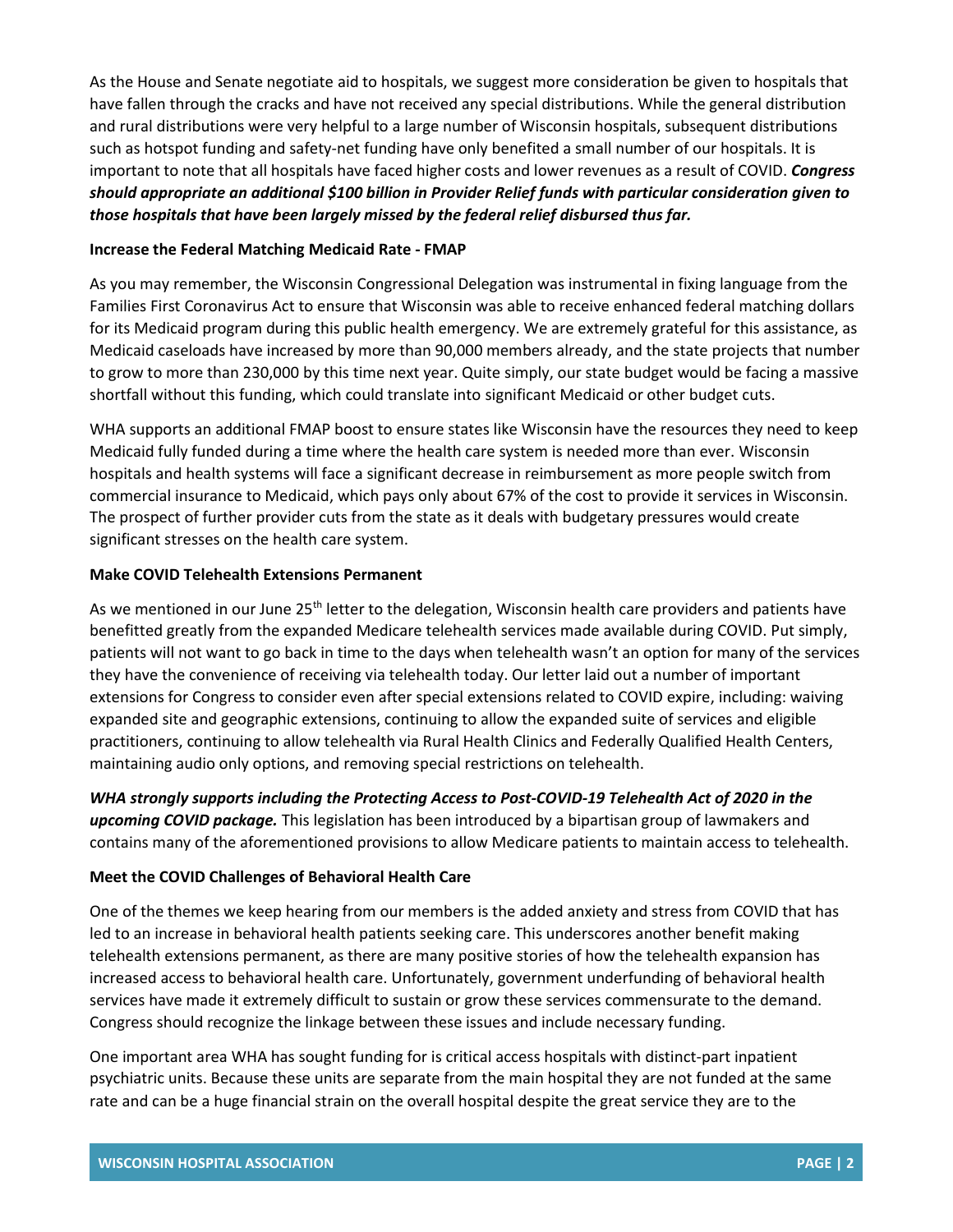surrounding community. WHA strongly supports a behavioral health package that gives health care providers the funding needed to sustain and grow these vital services.

# **Pause New Federal Regulations that would Further Burden Hospitals**

Hospitals and health systems have stepped up significant time and resources to meet the challenges of COVID head on. While it has been challenging enough to weather this storm with the huge revenue losses, lack of adequate testing supplies, and scarcity of adequate personal protective equipment, we are also dealing with a number of proposed Federal Regulations that could add further to hospitals' regulator or financial burden. We ask Congress to consider language that would pause the imposition of the following proposed federal regulations at least through the end of the COVID-19 pandemic.

- 1. **Medicaid Fiscal Accountability Rule.** While Wisconsin has taken a very cautious approach to funding its Medicaid budget, there are numerous provisions within the current Medicaid Fiscal Accountability Rule (MFAR) that would give CMS significant latitude and potentially jeopardize matching federal funding for Wisconsin's Medicaid program. For instance, CMS would be able to potentially undo previous agreements that have been approved by prior administrations. While it is unclear what the impact would be, the prospect of creating even further state funding challenges for the Medicaid program should be avoided at this time.
- 2. **Transparency Provisions in the 2020 OPPS Rule.** The FY 2020 Outpatient Rule included new regulations that require hospitals to create machine readable files containing all negotiated rates that appear in their chargemasters while also creating consumer friendly tools on their websites. While Wisconsin hospitals and health systems support the move toward giving consumers easier access to understanding the cost and quality of their health care, this bureaucratic requirements in this rule impose significant burdens on hospitals and are of questionable value to consumers.
- 3. **"Site-Neutral**" **payment cuts**. The 2018 OPPS rule imposed cuts totaling \$440 million over 10 years to around 40 Wisconsin hospitals that operate off-campus hospital outpatient departments (HOPDs). These cuts were made by CMS despite Congress's clear intent in passing a statute intended to grandfather existing HOPDs and prevent them from facing such cuts. While a lawsuit filed by hospitals against CMS had prevailed last fall, a federal appeals court recently reversed the decision, bringing back the prospect that these cuts could soon take effect. On top of the losses hospitals have experienced due to COVID, these cuts would be very difficult for many Wisconsin hospitals. *Congress could and should clarify in this upcoming COVID package that these cuts were not lawful and prevent them from taking effect.*

## **Do not Penalize Rural Hospitals Who Received Paycheck Protection Program (PPP) Loans**

Because Congress acted so swiftly to authorize relief during this pandemic, there have been numerous federal agencies developing guidelines surrounding federal relief. WHA was recently made aware of a concern from rural Critical Access Hospitals that received PPP loans and are now told those loans will be offset by their costreporting due to how policies between the Small Business Administration and CMS interact.

This appears to be a classic case of two federal agencies not properly communicating with each other. While the intent seems clear – to prevent double dipping of taxpayer funds, it does not seem to properly understand cost-based reimbursement. Rural CAH's were eligible to apply for PPP funding to retain their employees during COVID like any other business that met eligibility criteria. However, because CAHs are paid based on their costs, it has been suggested that they will have to deduct this additional revenue from their cost reports. This would in effect nullify most of the PPP support received as these payments would essentially be recouped by lower Medicare payments than the actual cost borne by these CAHs.